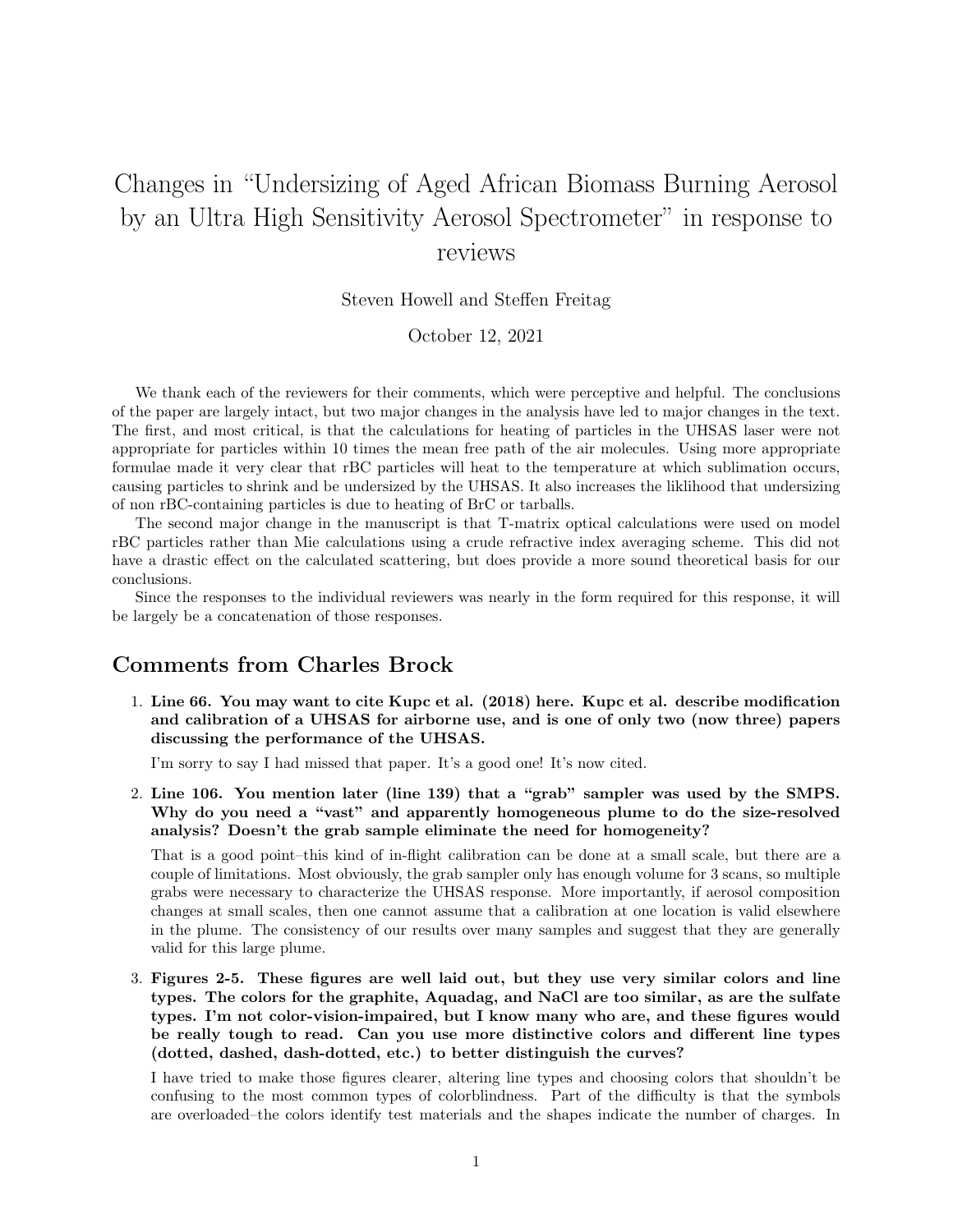my opinion, the number of charges information information is worthwhile, but it could be excluded, allowing the symbol shapes to clearly identify the test materials.

4. Line 236. You state that the SP2 has a "much more powerful IR laser". Stephens et al., (2003), who describe the prototype for the SP2, quote a laser intensity of  $1 \times 10^6$  W cm<sup>-2</sup>. This is not very different from the stated (line 204) UHSAS laser intensity of  $\sim 5 \times 10^9$  W m<sup>-2</sup>  $(= 0.5 \times 10^6 \,\mathrm{W \, cm^{-2}})$ . Thus I would not be surprised at all if the UHSAS is able to at least partially incandesce BC particles, leading to a mis-sizing.

This turns out to be an extremely important point. The SP2 laser system is so much more elaborate that it hadn't occurred to me that the energy density is comparable. As it turns out, the equations I used for thermal conduction to the air, following Cai et al. [\(2008\)](#page-13-0), which assume particles are large enough to be in the continuum regime, indicate that the SP2 would be unable to heat small rBC particles to incandescence. That's clearly wrong! It turns out that applying a transitional regime model, as in Bambha and Michelsen [\(2015\)](#page-11-0), makes a huge difference. It is now clear that incandescence and vaporization is a very real problem in the UHSAS. The paper now reflects that.

5. Line 357. The corrected UHSAS data are not "an order of magnitude too high near  $1 \mu m$ " for the free troposphere case (Fig. 8f). It's less than a factor of 2.

Good point. All of the corrected UHSAS volume distributions are high, but only the MBL example is high by nearly an order of magnitude. I've rephrased it to "the corrected UHSAS is considerably higher than the APS between 0.6 and  $1 \mu m$ "

6. Line 373. Here you say that it's not clear which refractive index to use to calculate scattering for comparison with the TSI nephelometer. Each bin of the UHSAS corresponds to a certain amount of scattering into the detection volume. If you quantify how much scattering each bin represents, which you are effectively doing by calibrating with a monodisperse aerosol, you should just use the same calibrant refractive index to calculate total scattering. In effect, you are just summing up the scattering represented by each bin, getting the total scattering. Of course, this ignores the difference between hemispherically integrated scattering vs. the narrower viewing angles of the UHSAS detection optics, but it is a very good first approximation to just use the refractive index of the calibrant (in this case, PSL). You can investigate the magnitude of the error due to the scattering geometry using Mie calculations.

That's what we've normally done in the past and in fact what we have done here. However, the situation is made more complicated by the fact that the refractive indices at the UHSAS wavelength are different than those in the visible, so the accuracy of the results are affected by the relative change in refractive index of the sample particles and the calibration spheres. I've explored that a bit in Fig [1.](#page-3-0)

7. Line 371. Can you use the rBC number fraction from the SP2 to estimate the number of anomalously undersized particles, and boost the number in the main mode by this fraction to compensate?

Certainly one could do that, but that would require making assumptions about exactly which size particles to move.

8. Line 384. The obvious explanation is that the coatings are not volatile at 400 C. This is consistent with Adler et al., 2019, who found coatings on biomass burning particles that did not evaporate (at lower temperature) but that were not incandescent in the SP2.

The new heat loss calculations indicate that even a pretty small amount of absorption by rBC can heat up particles sufficiently to volatilize almost anything organic, so this isn't really an issue any more. I expect that the coating simply takes long enough to volatilize that the peak scattering occurs at the initial peak as shown in Fig 1c of Laborde et al. [\(2012\)](#page-13-1) rather than at the second peak.

We do not have have a curve of volatility vs temperature, but our tandem thermal DMA tests showed that particles were generally unchanged by heating to 150℃, while a new figure (9) shows that 300℃ reduced particle diameter by  $\sim 30\%$  and mass by  $\sim 65\%$ .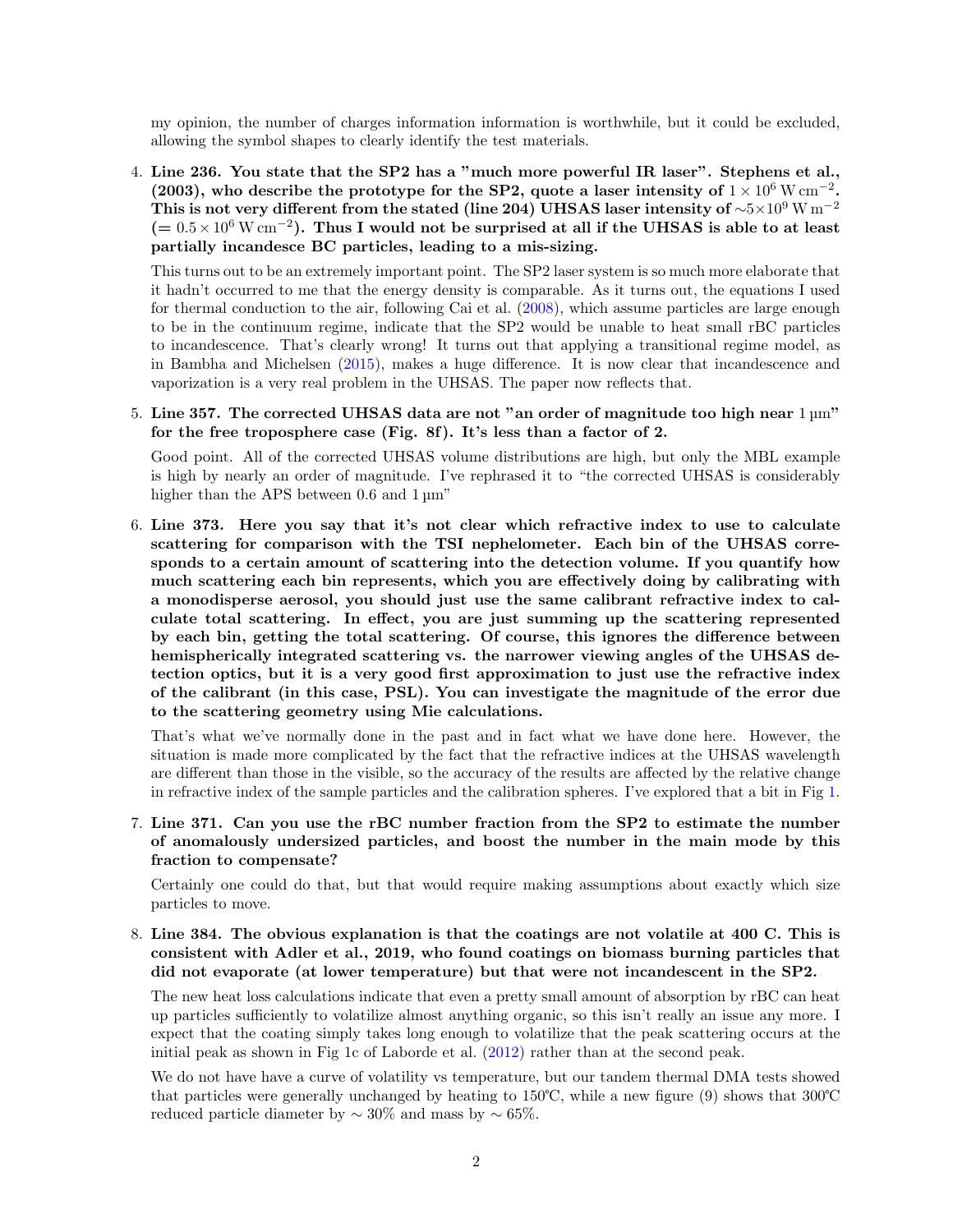9. Fig. 9. Have you modified the UHSAS flow system as in Kupc et al.? We found that both of our UHSAS instruments leaked through the seals around the detectors, downstream of the detection region, reducing the sample flow even though the exhaust flow (which is the nominal flow measurement) was constant. This produced an altitude-dependent flow bias (Brock et al. https://doi.org/10.5194/acp-11-2423-2011), although it works in the direction opposite the trend seen here. Droplet Measurement Technologies has repaired the leak in our UHSAS, and they had a jig and setup to do this, implying that this is a common problem that they have had to fix in the past.

No. Unfortunately, our field project was over before the paper was published. We actually did notice a small discrepancy between inlet and outlet flow rates but failed to find the leak. It was small enough that we did not notice an altitude dependence, although we looked for it.

#### 10. Fig. 11. Change y-axis label to "Fraction of Particles".

That's not actually what the Y axis is. The x-axis is the fraction of rBC-containing particles. The y-axis is the number of sample periods that had that fraction of rBC-containing particles normalized by the total number of samples each year. The sample periods were rather arbitrarily chosen as LDMA scan periods, which were 85 s long. I've clarified that in the text.

#### 11. The Appendix is very clear and helpful.

Thanks! I hope the two more appendices are useful as well.

12. Please check over the references for consistency with Copernicus formatting guidelines. For example, Clarke and Ellis et al. have capitalized titles, journal names are not consistent, etc. This is a consequence of EndNote-type software, which ALWAYS needs manual checking and correction.

Yes, something always slips through. I'm actually using the rather outdated LATEX and BIBTEX style files supplied by Copernicus, so EndNote can't be blamed this time.

## Comments from J. C. Corbin: Major concerns

Briefly, my two major concerns are (i) an alternative hypothesis for the field data is internal mixing of soot and organic matter (OM), and (ii) the UHSAS has a similar laser intensity than the SP2. The second concern implies that tarballs should evaporate in the UHSAS (in support of this work's conclusions), rBC should be vapourized and not detected (in apparent contradiction of the laboratory work), and particle heating is much larger than currently calculated, at least for soot. These two concerns are fleshed out in the following comments, which address the manuscript more directly.

The idea that rBC would not be detected because it was vaporized seems incorrect, because the particle must enter the beam to get heated. Once in the beam it will scatter light and be detected. As the particle progresses father into the beam, two processes compete: scattering gets stronger as the light intensity increases, and scattering is reduced as the particle vaporizes.

1. The evaporation hypothesis has not been unambiguously shown from the laboratory experiments. The authors have not measured absorbing spheres to demonstrate evaporation. It would be relatively simple for the authors to reproduce the experiments of Sedlacek et al. (2018), using nigrosin. This would let the authors clearly demonstrate what the hypothesized evaporation effects would look like in the UHSAS. Ideally, different laser powers would be used (by varying the pump laser power). Because evaporation in the UHSAS is a strong claim, it should be supported by this direct demonstration.

As mentioned above, we are not able to do that experiment at the moment. It would be a really good idea. However, in light of the new calculations of particle heating, there is very little reason to doubt that evaporation would occur.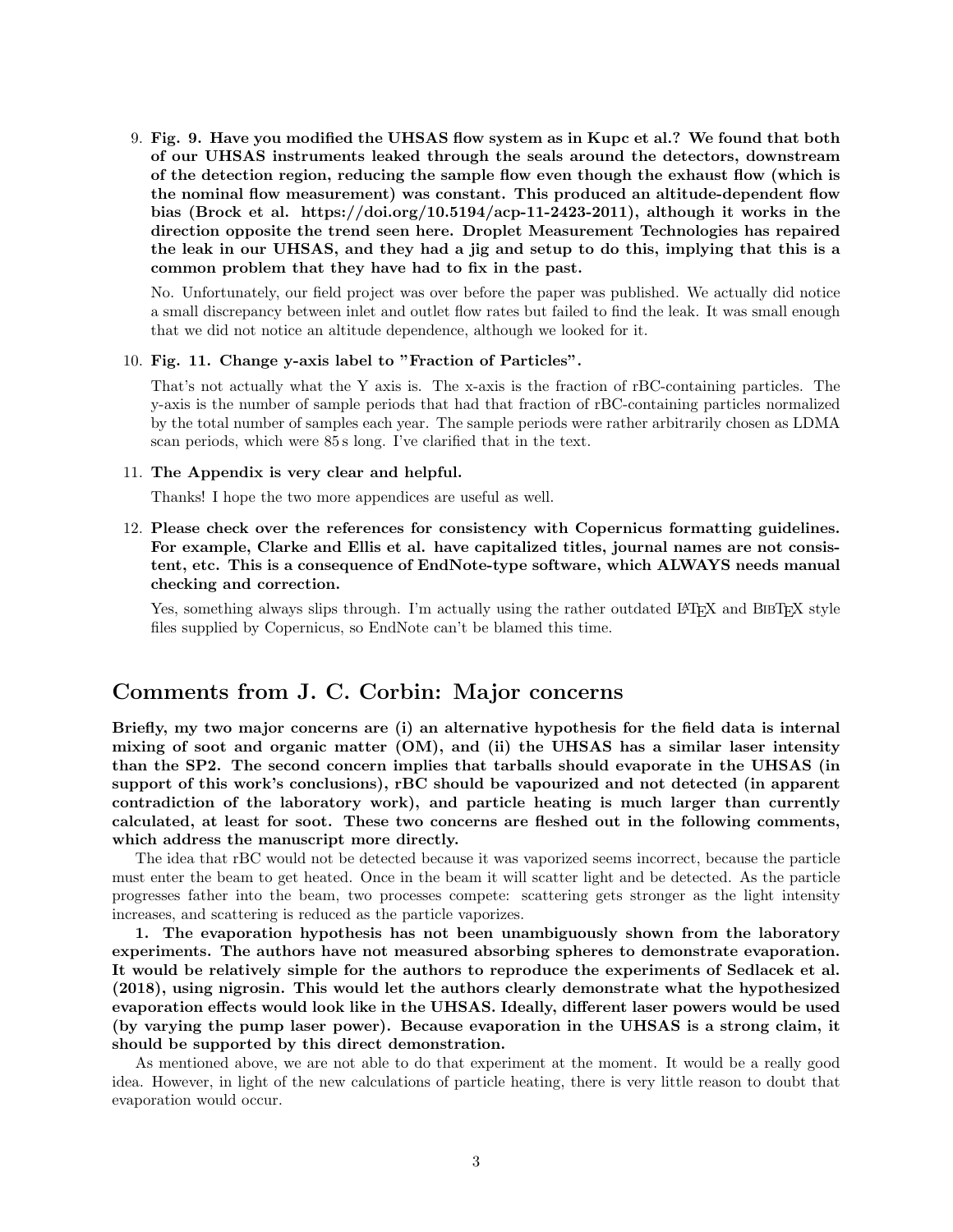

<span id="page-3-0"></span>Figure 1: Effect of refractive index on calculated scattering. Panel a) shows the power scattered into the UHSAS optics for 3 materials. The PSL line is almost precisely on top of the  $NH<sub>4</sub>NO<sub>3</sub>$  since the refractive indexes are almost identical. I then determined how big the  $NH<sub>4</sub>NO<sub>3</sub>$  and  $H<sub>2</sub>SO<sub>4</sub>$  particles would have to be to be classified as a PSL particle of a given size. Panel b) shows the ratio of those sizes. When calculating scattering per particle at the UHSAS wavelength (panel c), one sees good agreement up to 0.4 µm for both salts, but then the large size of the  $H_2SO_4$  particles does a lot of forward scattering that isn't seen by the UHSAS. Nevertheless, one would expect very good scattering closure for the accumulation mode. However, when calculating scattering in the mid-visible, the refractive indices of the materials change in different ways, yielding much poorer agreement, something like a  $10\%$  underestimate for the accumulation mode.  $NH_4NO_3$ refractive indices for visible light are averages of the 3 axes of orthorhombic crystals (the stable form from −16 ◦C to 31.2 ◦C) from Bowen [\(1926\)](#page-11-1) and for infrared light are from Cai et al. [\(2008\)](#page-13-0).

2. The laboratory experiments have not shown the response of the UHSAS to realistic soot with a DLCA morphology. This morphology plays a major role in the light scattering properties of atmospheric black carbon (Sorensen et al., 2018). Light scattering by fractal soot aggregates is significantly lower than that of equivalent spheres due to its morphology alone (Mishchenko, 2009's Figure 12). Atmospheric black carbon either has DLCA morphology or is compacted from DLCA by coatings. The fullerene soot sample may at best represent compacted DLCA soot, which is adequate but could be much improved by a simple experiment with a kerosene flame or similar.

We do actually have some lab data of particles generated by a kerosene lamp (Fig. [2\)](#page-4-0), but omitted it from the paper because

- 1. freshly generated kerosene soot was not representative of the types of aerosols seen in ORACLES;
- 2. we do not know how much rBC was present in the soot, nor how much organic carbon;
- 3. we do not know the characteristics of the soot, which was from a hurricane lamp rather than a welldesigned soot aerosol generator so spherule diameter and fractal dimension are unknown; and
- 4. as a consequence, we did not do the DMA→UHSAS tests.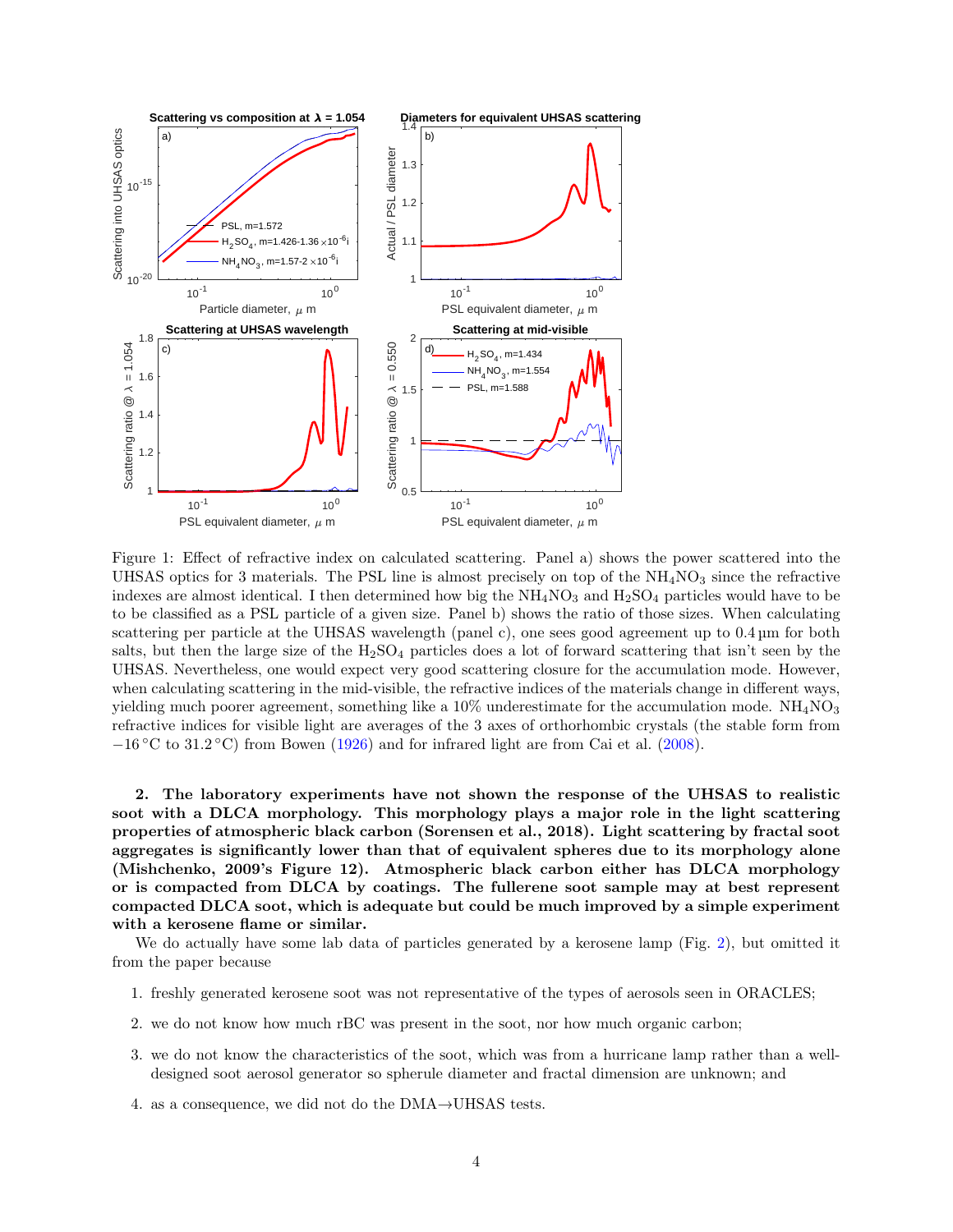

<span id="page-4-0"></span>Figure 2: Smoke from a kerosene lamp sampled simultaneously by the LDMA and the UHSAS. This is a 6 minute average. Yes, those are stitching errors at 0.13 and 0.24 µm.

With such poorly known aerosol, the results are hard to interpret, but it is clear that the UHSAS saw a similar overall concentration, so particles were not vaporizing fast enough to shrink below the detection limit. The largest particles were clearly undersized by the UHSAS, and the peak was undersized by about 10 %, representing 50 % less scattering than a PSL sphere with equivalent mobility diameter. That's actually much less undersized than the fullerene soot and Aquadag. The obvious interpretations are that either the kerosene flame actually produced little soot compared to organic matter or that the DLCA soot produced by the lamp scattered less, as you predicted, but did not heat up enough to vaporize, while the more compact Aquadag and fullerene particles absorbed much more light and vaporized. Denser, more compact particles both absorb more heat and diffuse it away less efficiently.

In addition, as you'll see in the new appendix, better scattering calculations do show that total scattering for compact aggregated absorbing spherules is significantly less than Mie calculations suggest. However, the side scatter seen by the UHSAS is actually enhanced. It doesn't cause a large sizing error because of the 6th power dependence of scattering on diameter. Absorption is also enhanced, which is directly related to particle heating.

3. The calibration experiments are also missing a non-absorbing, non-spherical case, which would help to explain whether absorption is really important here, or just morphology. Silica or titania aggregates could be used (Schmoll et al., 2009) and would ideally be generated as DLCA aggregates (Eggersdorfer and Pratsinis, 2013) for comparison with soot. The authors may avoid this suggestion by including both soot and absorbing spheres, however. 4. In the scattering calculations corresponding to the calibrations, the authors should follow the literature to use the relatively simple RDGFA approach (Sorensen et al., 2018) rather than an effective medium approach in approximating soot properties. The combustion literature has long used the RDGFA approach to obtain reasonable results for soot and to show that soot scatters very little light at similar wavelengths (Liu et al., 2019). With the addition of an absorbing spherical particle type, a DLCA soot sample, and optionally a non-absorbing DLCA aggregate, the authors' work would represent a comprehensive study of the UHSAS response. So, these first 4 comments would not only close an important gap in the reasoning here but provide valuable reference data for others.

Interesting ideas. As mentioned earlier, we have implemented better scattering calculations, but aren't in a position to run the recommended tests.

We do not have electron micrographs to verify this, but neither the fullerene soot nor the Aquadag used as surrogates for rBC are likely to resemble DLCA aggregates. They are generated in aqueous solution and then the water is evaporated in dried air then any organic materials are either evaporated or charred in the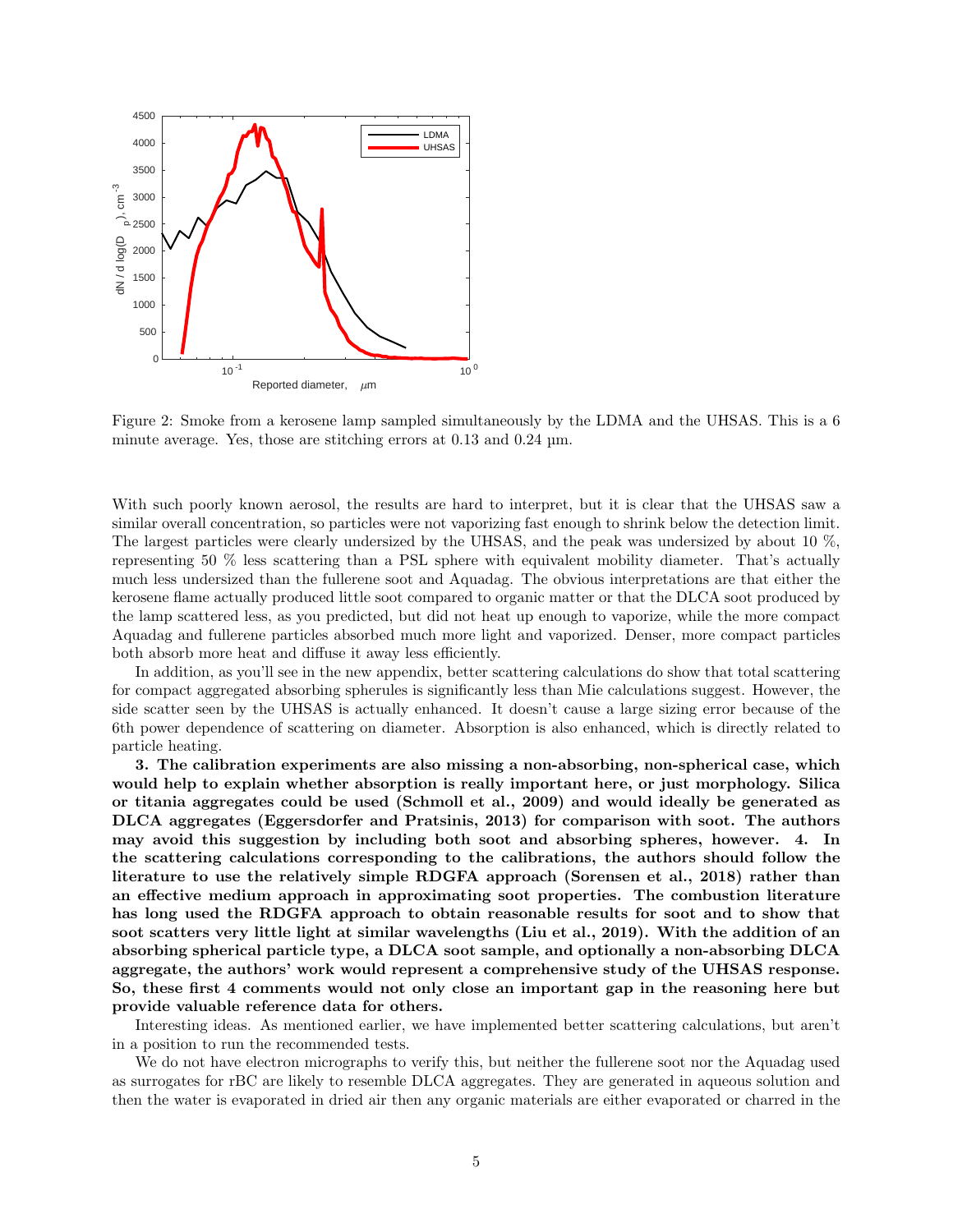tube furnace. This treatment sort of resembles the processed rBC tested by Bambha and Michelsen [\(2015\)](#page-11-0) that collapsed their DLCA particles into much more compact shapes.

5. I have requested a direct demonstration of the evaporation hypothesis because I can propose an alternative hypothesis which the authors have not discussed: internal mixing of soot with non-absorbing or slightly absorbing material. Internal mixing is almost inevitable for plumes as old as those studied here (2 days to 2 weeks, Line 309). The authors' laboratory data shows that black-carbon surrogates scatter much less than predicted by equivalent spheres (as expected and noted in the previous comment).

It appears we were not sufficiently clear here, as we certainly never even considered the possibility that particles we sampled in ORACLES were not internally mixed. Indeed, the SP2 data showed thick coatings were the norm. Fig. 11 in the paper showed that the fraction of rBC-containing particles roughly agreed with the fraction of anomalous particles, an indication (though not proof) that the anomalous particles were the ones containing rBC. The main source of our confusion was precisely that they ought to be a mixture that behaved differently than the nearly pure rBC particles tested in the lab.

You do bring to mind a possibility that we did not consider–that the non-anomalous particles also contained rBC, but in quantities too small for the SP2 to detect. Those could heat the particles enough to vaporize relatively volatile materials. We've added that possibility to the discussion.

It can be expected that coated black carbon would behave somewhere in between soot and non-absorbing spheres, as suggested by previous work (Mikhailov et al., 2006). This does not univocally imply a continuous range of UHSAS signals in Figure 7, because particle breakup due to laser heating (Moteki and Kondo, 2007) could cause two UHSAS modes: either coatings evaporate and give a smaller signal, or they fragment and give a larger signal.

In general, fragmentation would not increase scattering signal. If a single particle breaks into 8, for example, then the resulting particles will have half the diameter, but each will scatter  $(1/2)^6 = 1/64$  as much, so total scattering drops by a factor of 8. (This is assuming particles smaller than  $0.3 \,\text{\mu m}$ , so essentially within the Rayleigh scattering regime, and that all particles are in the beam simultaneously.) If they are absorbing particles, they would heat less in the beam so would not evaporate as quickly, but that seems unlikely to overwhelm the inverse relationship between number and scattering.

The Moteki and Kondo [\(2007\)](#page-13-2) case posits a mixed rBC and non-absorbing OM particle where the two parts split apart, so the non-absorbing part ceases to shrink and continues to scatter as it passes through the beam. If this happened in the UHSAS, the particle would still be undersized relative to the original particle diameter, but by much less than if the OM evaporated. It is certainly possible that this occurred during the inflight DMA→UHSAS tests, but if that was the typical cause of the undersizing of the  $z = 1$  and  $z = 2$ particles, we would have expected the SP2 to find a much higher fraction of particles containing rBC.

The field data (authors' Figure 7) can therefore be explained simply as a mixture of soot, organic matter  $(OM)$ , and soot+OM particles:

(a) The soot particles are the anomalous low scatterers with Dmob>100nm, as expected for DLCA aggregates.

Possible, but the SP2 data indicates that most rBC had a thick coating. There does not appear to be a large population of uncoated rBC. It is also unlikely that our very aged soot particles still resemble DLCA aggregates. Electron micrographs in Miller et al. [\(2021\)](#page-13-3) show much more compact shapes, appearing much more comparable to the processed rBC tested by Bambha and Michelsen [\(2015\)](#page-11-0) with fractal dimension 2.3–2.4 rather than the 1.78 for DLCA aggregates in Sorensen [\(2011\)](#page-13-4).

(b) The OM particles are the smallest particles (circles and squares with Dmob<100nm). Sure.

(c) The soot+OM particles are the larger particles (circles and squares with Dmob>100nm).

But those particles are the most common, and the SP2 indicates that rBC-containing particles are generally only 5 to 18 % of the population. So this can only be the case if the rBC components are too small for the SP2 to detect.

(d) The ratio of Dopt/Dmob (y axis of Figure 7) may decrease with increasing Dmob because larger soot particles have larger shape factors (Sorensen,2011), or because larger soot particles have larger internal coupling parameters (Sorensen et al., 2018), or both. I made a rough calculation of the latter effect and it appears to be smaller than the former.

A second internal-mixing hypothesis replaces soot with tarballs above.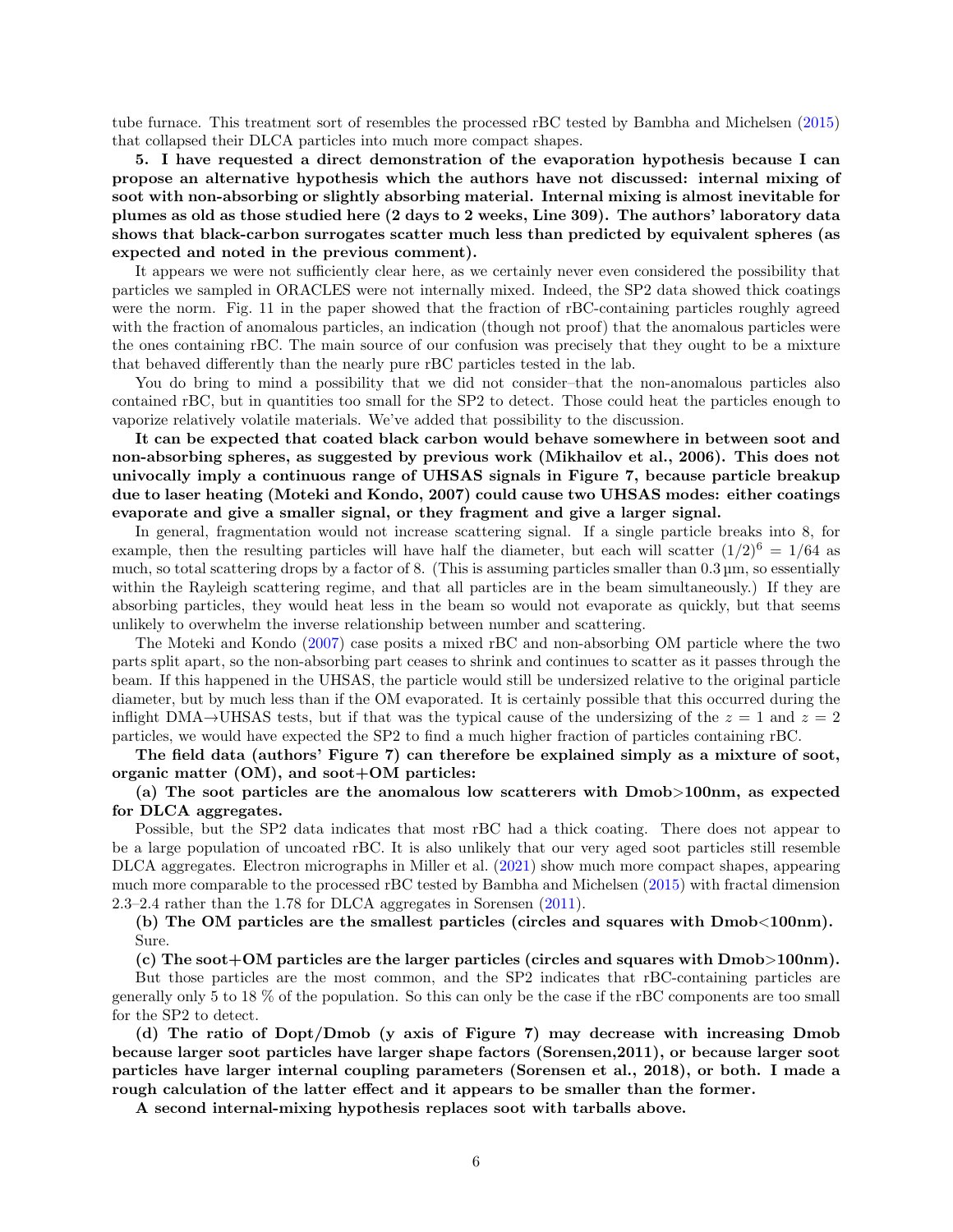Yes, it may well be that tarballs behave very similarly to rBC.

The current laboratory experiments on soot surrogates (Aquadag and fullerene soot) actually support this internal-mixing hypothesis more than the brown carbon evaporation hypothesis. These surrogates anyway probably scatter more light than soot since their structure is more compact, and since Aquadag is made up of larger graphite flakes. The authors may perhaps consider my alternative as a sub-set of their evaporation hypothesis, or disprove it using their thermal denuder data.

It seems simpler to assume that there are only two major particle types: particles that contain rBC and thus absorb lots of light, heat up, and shrink considerably; and particles that are weakly absorbing, heat up less and lose only a relatively volatile fraction of their mass. The absorbing species in the latter particles could be BrC, tarballs, aged tarballs that are no longer recognizable as such, the intermediate BrC found by Adler et al. [\(2019\)](#page-11-2), or even tiny amounts of rBC. This scheme agrees with the SP2 data indicating that the fraction of particles containing rBC is roughly comparable to the anomalous particle population, the thick coatings seen by the SP2, and the lab calibration of rBC surrogates.

6. In the context of the previous comments, I question the value of a "correction" to the UHSAS. If the surprising signals represent real physical phenomena, and the UHSAS is working correctly, why "correct" the data? Section 3.2 could in- stead follow the tone of Section 3.1, and focus on the prediction of the UHSAS response from fundamental particle properties. Since the particle properties are not known exactly, the properties (morphology effects on scattering, morphology effects on Dmob, refractive index and – if justified – evaporated volume fraction) required to explain the observations can be discussed. If the authors' answer is that a correction is valuable to predict volumetric size distributions and total light scattering, then please modify the manuscript to emphasize this.

To a large extent, I agree that a correction is futile–it utterly fails to account for the anomalously undersized particles and it's not likely to generalize to other projects.

However, the whole point of using the UHSAS in ORACLES was to rapidly measure particle size distributions through the entire range of important CCN diameters and to make detailed measurements of the optical properties of the aerosols. As it turns out, we got a lesson in the limitations of the UHSAS, and that became the theme of this paper. Nevertheless, we'd like to make the UHSAS data as useful as possible. We hope it's clear that the correction is not universally useful.

7. The manuscript has cited relevant SP2 work but there are a few points where the SP2 literature should be used to constrain the UHSAS predictions.

(a) The intensity of the SP2 laser has been reported as  $1.7E+05$  Wcm-2,  $6.5E+05$  W cm-2, and 4.05E+05 W cm-2 by Schwarz et al., 2006, Moteki and Kondo 2007, and Bambha and Michelsen 2015, respectively. Cai et al.  $(2008)$  reported the UHSAS laser intensity as  $5.1E+05$ W m-2. These are all similar to the  $5.1E+09$  W m-2 ( $5.1E+05$  W cm-2) reported here. The SP2 and UHSAS wavelengths are about the same. So, the behaviour of a given particle in the SP2 can be extrapolated to the UHSAS. (While thinking about this I consulted Figure 1 of Corbin and Gysel-Beer 2019, which shows the behaviour of various particle types in the SP2 laser.) Any particles which vapourize (or carbonize) in the SP2 must vapourize in the UHSAS. Therefore, Equation 1 and Figure 4 cannot be correct. The SP2 routinely observes soot particles down to about 80 nm from their incandescence at >3000 K, yet Equation 1 apparently predicts only 1000 K at steady state for 100 nm soot. Moreover, this size is an overestimation for aggregate particles like fullerene soot. The assumptions behind Equation 1 must be flawed, at least for non-spherical particles. Bambha and Michelsen (2015) performed more detailed calculations than Cai et al. (2008); probably too detailed for this manuscript. So it becomes even more important to perform UHSAS calibration experiments with DLCA soot.

Your argument is precisely correct. I hope we have sufficiently addressed it. (Except as noted above, while calibration with DLCA soot would be interesting, it is probably irrelevant for either the lab or the ORACLES aerosol.)

(b) Sedlacek et al. (2018) showed that nigrosin (brown carbon / tarball surrogate) absorbs the SP2 laser. Corbin and Gysel-Beer (2019) reported SP2 time-resolve scattering crosssections for the evaporation of tar brown carbon (TB) from heavy-fuel oil that was similar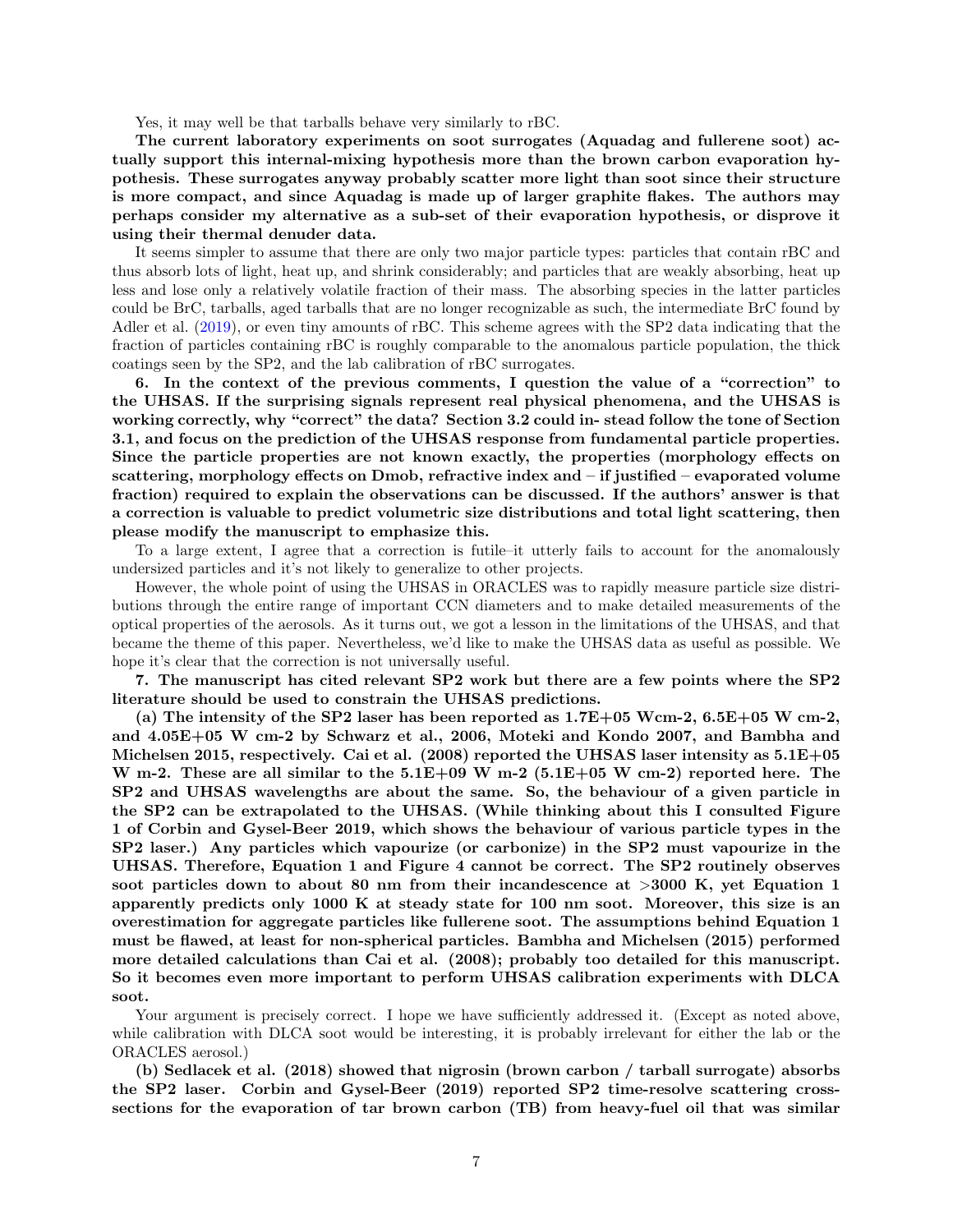to Alexander et al. (2008)'s tarballs Their scattering cross-sections for TB actually look very similar to the "anomalous" particles reported here. In contrast, their scattering cross-sections for rBC actually show that the rBC evaporates before reaching the centre of the laser. So, how can the UHSAS see rBC? Presumably, the software uses the peak signal for all particles. This would correspond to the peak laser intensity for non-evaporating particles, but would occur before the peak for evaporating particles. This difference in incident laser intensity would result in an undersizing of evaporating particles, in addition to their actual change in volume.

(I have presumed that the software uses the peak signal because the SP2 would have to do the same if it did not have a "split" detector.) This is an important issue which will be implicitly addressed by the addition of soot particles in the calibrations.

Yes, the UHSAS has peak detectors only, not the fast data acquisition that allows the SP2 to actually trace the peaks. Therefore, if we have a particle that is a mixture of rBC and more volatile material, scattering would be double-humped, as in Laborde et al. [\(2012\)](#page-13-1) Fig. 1(c). But we have no way of knowing which peak the UHSAS detected. The same might well be true for tarballs, if coated with more volatile material. With BrC, presumably the heating would be less intense so there might only be one peak (unless the particles char and generate rBC, as nigrosin does in an SP2). So the odds are that any particle with significant absorption will be undersized, whether it is vaporizing sulfates, organic matter, tarballs, or rBC.

# Comments from J. C. Corbin: Minor comments

While reading the manuscript carefully a number of minor comments arose, which I list here.

1. I appreciated the original structure of the introduction, but please add a short goals paragraph at the end.

Okay

Please also consider moving parts of Section 1.3 to Methods.

It makes sense to move the absorption calculations to Methods.

2. Please add an Appendix section where the prediction of nephelometer signals from UHSAS signals is explicitly described. I can imagine what was done but it should be spelt out.

Sure

3. In Section 1.2 of the introduction, the authors' use of light-absorbing carbon (LAC) terminology could be refined. The section should cite Petzold et al. (2013) in its first paragraph, which is a review of the topics discussed there.

I've changed the terminology to be consistent with Petzold et al. [\(2013\)](#page-13-5).

In the next paragraph, change boiling to incandescence (line 79) since rBC actually sublimates.

I've changed the wording.

Please reword the statement that BC is a hypothetical material that includes graphitic soot nanospheres and amorphous C, citing either the definitions given by Petzold et al. (2013), Bond and Bergstrom (2006). The word hypothetical suggests that soot is not of a consistent composition, which may mislead readers (Michelsen et al. 2020).

I agree that "hypothetical" is misleading, as it implies that BC is not real. I meant to convey the ambiguity in the definition of BC (as is mentioned by Petzold et al. [\(2013\)](#page-13-5)).

Michelsen et al. [\(2020\)](#page-13-6) is a nice summary, but appears to be focused largely on soot derived from hydrocarbons, not biomass burning. "soot" is defined as "carbonaceous particles formed during the incomplete combustion or pyrolysis of hydrocarbons", neglecting the carbohydrates and other organic material that dominate biomass. I'm sure the processes generating soot from open biomass fires are largely similar to laboratory combustion of hydrocarbons, but there may be some added complexity.

Please also reconsider the statement that quantitatively connecting the amount of carbon with the light absorption of LAC remains a challenge. The issue is not that connecting the two is challenging, but that the range of light-absorbing compounds formed by carbon is vast. These LAC compounds include BrC, black carbon, and amorphous carbon in tarballs (a recent summary is given in Corbin et al., 2019).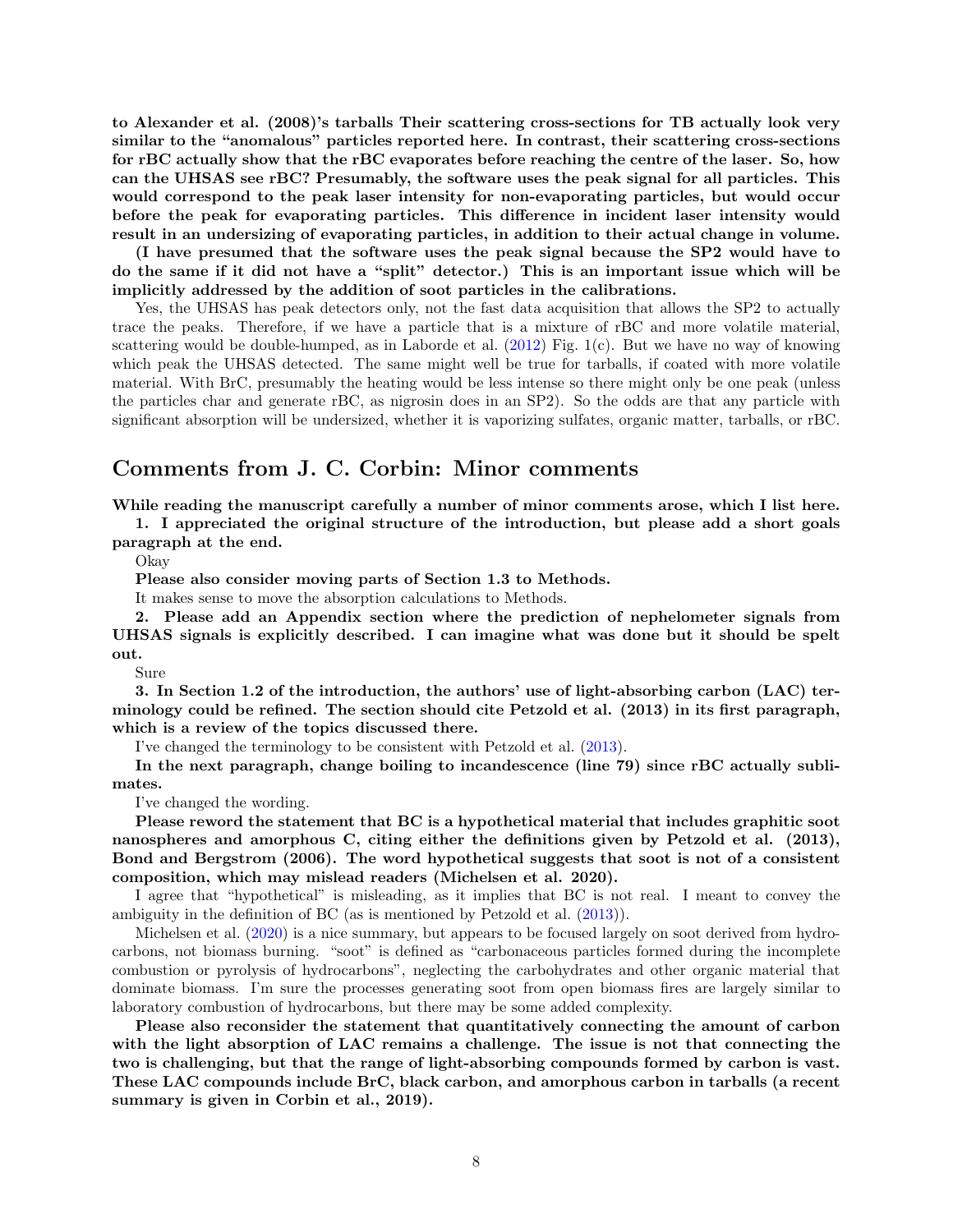As you say, the atmosphere has a plethora of varieties of LAC, generally all mixed together. Each has different optical characteristics that are not necessarily well known and are affected by the mixing state. Instruments that actually measure C cannot unambiguously differentiate between types of LAC. Instruments that measure optical properties cannot tell us how much C is present. On top of that is the difficulty that sampling techniques tend to alter the environment around the particles, changing their physical and chemical properties. Petzold et al. [\(2013\)](#page-13-5) discuss the difficulty of reconciling chemical and optical measurements. There seem to be some challenges left!

When the authors mention amorphous C, are they referring to the degree of graphitization (Michelsen et al., 2020) of the sample? The term amorphous C is often used for a specific carbon material, rather than amorphous domains within soot. Please reword to clarify.

We do not know the precise chemical form of the ambient BC during ORACLES or even of the fullerene soot used in the lab tests. Michelsen et al. [\(2020\)](#page-13-6) advocate a very restrictive definition of amorphous carbon that may not qualify as BC and is rather at odds with the usage of the term in older literature (e.g the description of fullerene soot in Gysel, Laborde, et al. [2011\)](#page-13-7) that appears to include anything lacking longrange order, including glassy carbon, turbostratic carbon, polycrystalline carbon and perhaps carbon onions. Perhaps it will be useful in the future to refine the definitions that way.

4. Please add a short description of the UHSAS to Methods. How are particle focussed into the beam, at what flow rate, etc.

Done.

5. Please mention the particle counter after the DMA in Methods. Of course, a DMA by itself does not provide size distributions, so I assume a CPC was used. Similarly, at line 126, please clarify that it is not the DMA but the CPC which cannot tell the difference between charges (especially important since this work uses a UHSAS to tell the difference).

I've mentioned the CPCs and reworded the bit about doubly and triply charged particles somewhat.

6. Line 147 mentions an empirical correction to a valve – please clarify if this correction was applied to CPC, UHSAS, or both. Please consider adding a graph to the supplement and/or stating here the magnitude of the correction.

Clarified with the relevant equation and a slightly better explanation.

7. Line 151 and surrounding, please mention what RH the sample would have had without desiccation or what the maximum dewpoint would have been (I assume it is very low given the altitude).

The plume was associated with elevated water vapor in the free troposphere, and ambient RH It varies, but I've included the range.

8. Line 161 please briefly mention the reason why the fraction is trivial, especially since the detector is missing from Figure 1. I am assuming that the reason is the small collection angle of the detector optics.

I wish I could be quantitative here! I do not actually know the dimensions of either the avalanche photodiode or the PIN photodiode, as I have not opened up the optical chamber and I have found no mention of the sizes in the UHSAS documentation or in scientific literature. The photodiodes are roughly 5 cm from the particle beam. If I assume they are 1 cm in diameter (an overestimate, I suspect), then they subtend a solid angle of 0.031 sr, which is less than 1.2 % of the 2.65 sr collected by the Mangin optics.

9. Figure 2 please change soot to ambient soot with a citation to Moteki et al (2010) in the legend. I originally misunderstood it as fullerene soot. Please also change graphite to graphite sphere (or similar) for clarity, since Aquadag is also graphite.

Figure 2 has changed in response to another review. I think it is clearer.

10. Line 180 please provide a citation for this description of fullerene soot. Please change to the RDG approximation here.

The soot description is now referenced. As mentioned, I used MSTM rather than RGD.

11. Line 191 "poor statistics"... how exactly was the statistical analysis done? Was the mode or median of the distributions used?

Neither, actually. We used the particle by particle mode of the UHSAS, which reports the peak mV for each individual particle detected. We bin the values, plot a histogram, and report the most frequently occurring bin. I suppose that's akin to a mode. Description added.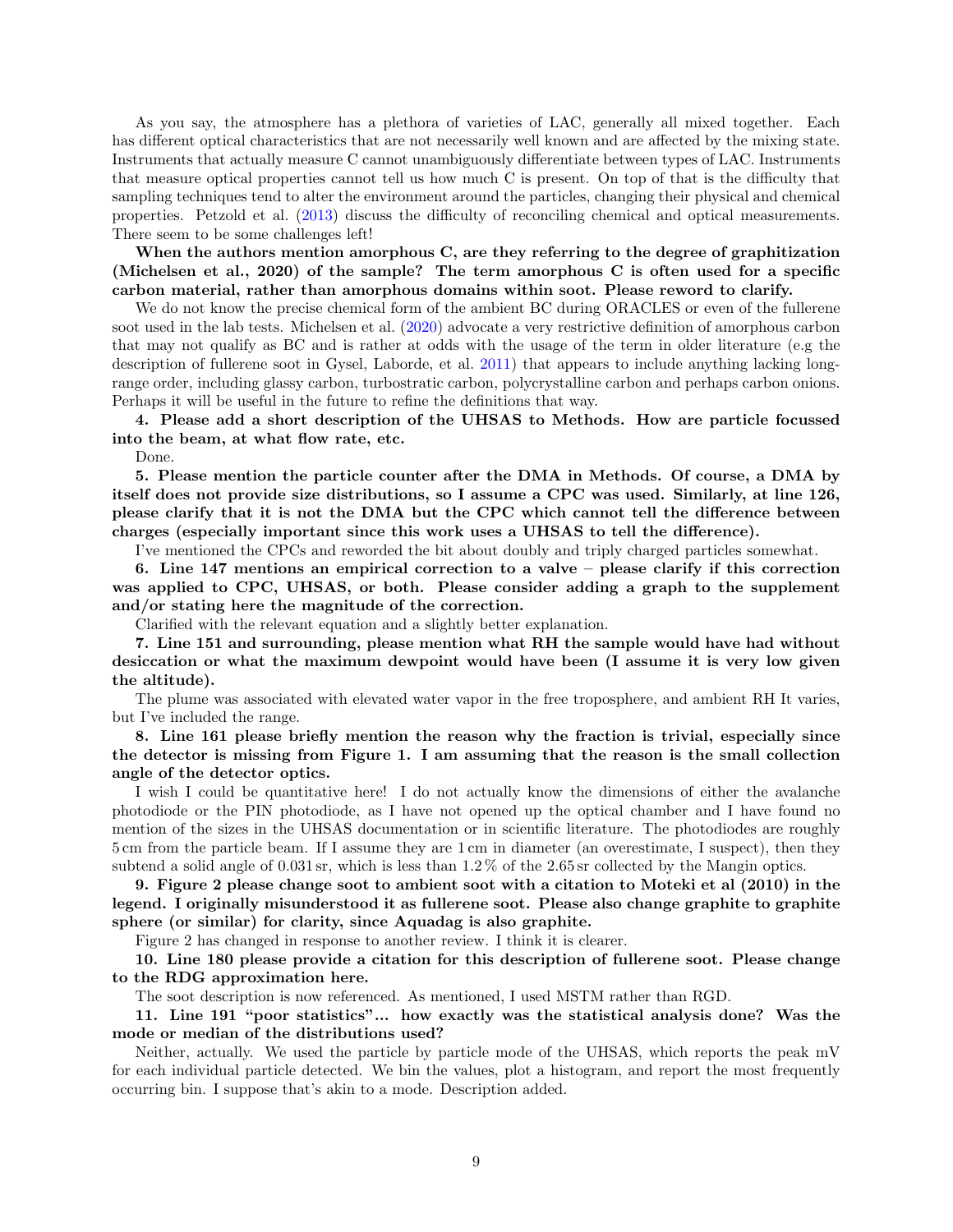12. Line 192 please change "than expected" to "than predicted for equivalent spheres" or similar.

Changed, but to "scatter far less light than the calculations suggest".

13. Table 1, what is "amorphous C" here? I did not see this term used by Moteki et al. 2010. They did use the term "non-graphitic" to describe samples with a lower degree of graphitization. I suggest omitting this entirely as the optical properties of soot (one row above) will be similar. This comment relates to my general comment on LAC terminology above.

It is the fullerene soot, which is  $\geq 90\%$  "amorphous carbon" according to Gysel, Laborde, et al. [\(2011\)](#page-13-7). I think it is somewhat misleading to call it fullerene soot, because fullerenes are only a minor component and the major species controlling the optical properties ought to be emphasized. But I can see that it's clearer to use the name in common use.

14. Table 1, please indicate either how these values were extrapolated from measurements at other wavelengths, or the measurement wavelength if they were not.

We did no extrapolation except as already documented in the footnotes. All other values are either directly from the sources cited at wavelengths no more than a few tens of nanometers from 1054 or are interpolated from graphs in the sources cited. (Though it is not clear to me how Cai et al. [\(2008\)](#page-13-0) determined m for  $NH_4NO_3$ ; the sources cited there are not particularly close to 1054 nm. In any case, we have no calibration data using  $NH<sub>4</sub>NO<sub>3</sub>$  and no longer show it in the heating calculation figure, so it has been eliminated. )

#### 15. Table 1, please change 'variable' to the values used in order to convey more precise information.

The whole point was that the effective refractive index changed with particle diameter. But, since I'm no longer using the Mie calculations for those materials, they are no longer in the table.

16. Line 124, I do not agree that Gysel et al. (2011) concluded that Aquadag particles are 13% unknown composition after denuding at 450 degrees C, and I do not see the statement in that work. These particles would be 100% rBC by definition, but may have a different SP2 response to other forms of rBC. In other words, this statement is illogical since the SP2 is calibrated to the total mass of denuded particles. Perhaps the authors are referring here to the EC content of Aquadag; this excludes oxygen and other atoms, so is smaller than rBC mass.

Gysel, Laborde, et al. [\(2011\)](#page-13-7) state that

TC content accounts for ∼83 % of the total gravimetrically determined mass, and consequently EC makes up ∼76 % of the total mass. Tests with thermodenuding Aquadag particles at 400 ◦C before selecting them by mass resulted in ∼15 % higher SP2 signal amplitude per particle mass compared to non-thermodenuded Aquadag.

So an undenuded 10 fg particle would have 7.6 fg of EC. A particle that passed through the denuder and had a mass of 10 fg would had 15 % more EC, or 8.7 fg. That's 13 % of the mass unaccounted for. It does not cause problems with SP2 calibrations because it's accounted for in the effective density calculation.

17. Figure 6 should not show the extrapolation if the discussion describes it as "completely inappropriate", please harmonize.

Changed.

18. Line 250 please change "kernel function" to "transfer function" according to convention.

"Kernel function" is hardly rare in the DMA literature (e.g. Gysel, McFiggans, et al. [2009;](#page-13-8) Talukdar and Swihart [2003\)](#page-13-9), but that's usually from an inversion perspective. I'll admit that "transfer function" is easier to understand.

19. Line 303 please report the wavelengths which the AAE was calculated from.

Sure. It was 470 to 660 nm.

20. Throughout the manuscript, error bars were generally missing and not discussed, please add them or an overall comment.

Okay.

21. Line 204 please mention  $1/e2$  as the measure of beam diameter (if correct). Okay.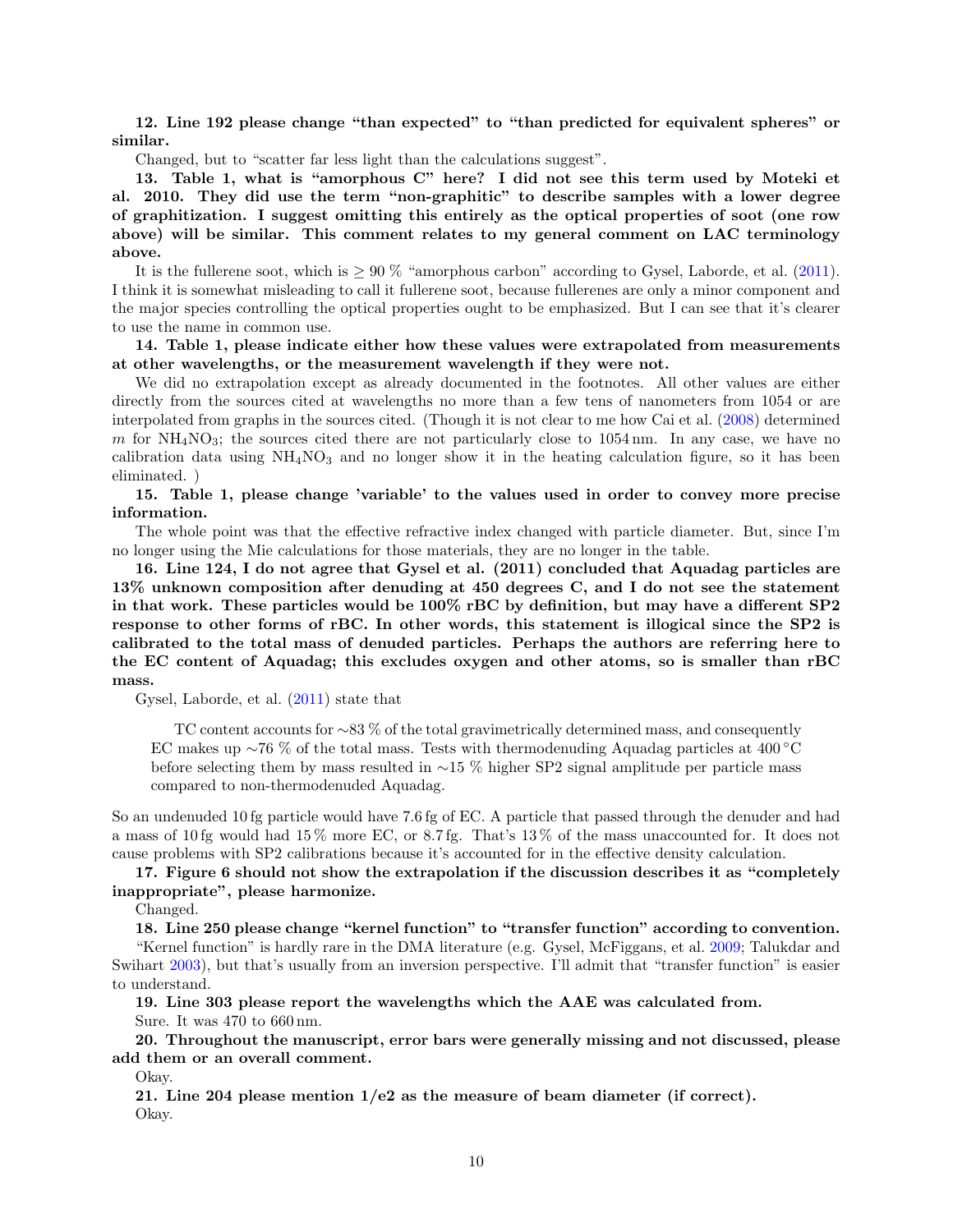#### 22. Line 382 much lower temperatures than 400 C, are enough to evaporate most coatings. e.g. https://doi.org/10.1016/j.jhazmat.2011.12.061

Note the addition of Fig. 9, which demonstrates that 300℃ is more than sufficient to account for the particle shrinkage.

Offhand, I'd agree that that's long been known. I cited Clarke [\(1991\)](#page-13-10) for sulfates and Ellis and Novakov [\(1982\)](#page-13-11) for organics vaporizing below 400 °C, but not there and I was not explicit. It's not actually obvious that Maruf Hossain et al. [\(2012\)](#page-13-12) established that for ORACLES aerosol. The fuel and the aging were far different, and the ORACLES plume had modified combustion efficiencies (MCEs)  $CO/(CO + CO<sub>2</sub>) > 0.97$ (article in preparation), indicating efficient flaming combustion (Collier et al., [2016\)](#page-13-13). Flaming combustion is where Maruf Hossain et al. [\(2012\)](#page-13-12) found that their maximum temperature (250 °C) only evaporated 20% of the volume of 0.116 µm particles.

It is amusing to note that Charles Brock cited Adler et al. [\(2019\)](#page-11-2) to suggest exactly the opposite–that the coating might not be volatile at  $400\degree\text{C}$ . I hope the new discussion about this is clearer.

### Comments from Richard Moore

1. The main peak undersizing of 0-15% (depending on size) is largely consistent with the difference in UHSAS size response between PSL particles and size-classified ammonium sulfate particles, and that the finding reported in the second bullet point above is due to differences in refractive index between the PSL calibration standard and aged, biomass burning aerosols.

But the pattern is different, with the BB particle undersizing much more strongly related to diameter. I see no indication that the  $(NH_4)_2SO_4$  behavior deviates significantly from that predicted by Mie scattering (though it's hard to tell from a log-log plot). Note that when you plotted our data, the line actually crosses your 2020 data. As you'll see in the revised version of the paper, the volatility changes very little with diameter, suggesting that composition (and hence refractive index) does not vary with particle size. I'm also a bit curious what shape  $(NH_4)_2SO_4$  particles have.

2. Can the dual peaks between 100-180 nm be attributed to a stitching error in the transition region between the G3 to G2 gain stages, where the smaller 'anomalous' peak is from the G3 detector? While such a stitching error would not bias the polydisperse size distribution (or indeed even be noticeable in many cases), it may give rise to extra peaks when looking at monodisperse aerosols near the gain stage transition point. What was the G3 gain stage saturation diameter for this instrument during the ORACLES campaigns as well as the subsequent tests?

No, it's not a stitching error. Those tend to be very sharp and distinctive, while the anomalous peaks are of a breadth comparable to the other peaks (there is no smoothing applied in the figure). In addition, while stitching errors occur at fixed diameters (for a given calibration file) the anomalous particles show up at different diameters for different mobility diameters.

3. Differences between Mie theory and the actual instrument performance may be substantial between 600-1000 nm as indicated by Figure 3, which may explain the poor performance of the extrapolated correction. The difference between NaCl (refractive index of 1.53+0i) and PSLs is particularly noticeable and seems to exhibit 20% undersizing between 600-1000 nm.

Yes, once the particles are large enough that Mie wiggles start to appear, theory and data seem to part company. The question is whether that is due to the particles not behaving like ideal Mie spheres or the instrument not responding to scattering as predicted. Certainly part of it is the former: particles aren't spheres and the refractive indexes aren't known perfectly. Some of it may be the latter: perhaps the optical angles aren't as well defined as hoped or the jet isn't through the center of the beam or there's a size-dependent defect in focusing the beam.

4. Along the lines of my Point 1 and the authors' caution in the final bullet above, it's not clear to me that aged biomass burning particles or other atmospherically-relevant ab-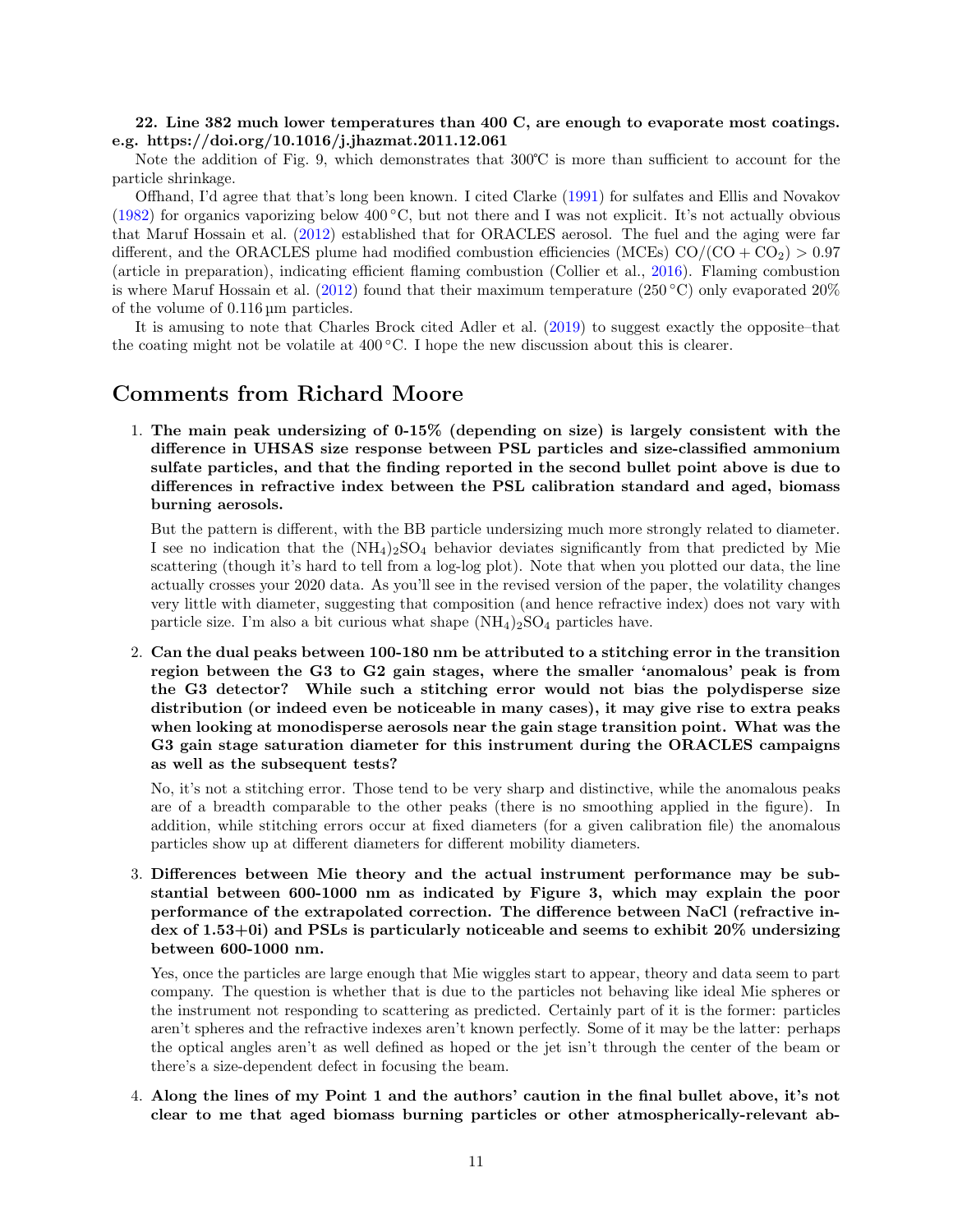#### sorbing aerosols far from emissions sources are meaningfully different from non-absorbing aerosols in terms of UHSAS sizing. Instead, these results motivate the need to calibrate the UHSAS with particles of atmospherically- relevant refractive index instead of PSLs.

I emphatically agree, of course, since that's exactly what we were trying to do with the in-flight tests. The surprise was the extent of the undersizing, particularly for the anomalous particles. But for particles below 300 nm, much smaller than the 1054 nm laser, Mie calculations ought to be reliable!

Part of the purpose of our lab work prior to deployment was to bracket the refractive indices we might see in the field, with higher (PSL) and lower  $(H_2SO_4)$  as well as something in the middle (NaCl).

#### I'd suggest that the authors compare their biomass burning curve from Figure 6 to the NaCl curve from Figures 2-3 rather than relying only on Mie Theory calculations as in Figure 7 to rule out the refractive index explanation.

As you requested, that is shown in Fig [3,](#page-12-0) including the airborne data from the plume and the NaCl data from the plume, along with the fit to the NaCl data using the same mathematical form, but extending the fit to 500 nm. The results are admittedly somewhat ambiguous, but the slope of the plume data is clearly steeper than the NaCl.

But it makes little sense to concentrate solely on the NaCl, when the other non-absorbing materials behaved quite differently. The  $H_2SO_4$  is the only material we tested that is almost certainly spherical, and the UHSAS slightly oversized it until well into the Mie wiggles. The refractive index is not perfectly known, since it attracts water very effectively and also lab air typically has elevated  $NO<sub>3</sub>$ , so there could have been a small fraction of  $NH_3HSO_4$ . Up to around 500 nm the  $Na_2SO_4$  particles are very close (within 3%) to that predicted by the Mie calculations, even though the particles are not likely to be spherical and the refractive index used was for 589 nm, not the 1054 nm of the UHSAS laser.

The issue cannot simply be that the refractive index of NaCl is lower than that of PSL, since both sulfate particles have even lower refractive indices. The most obvious explanation is non-sphericity, even though it is true that the literature suggests it's not a really big factor. Perhaps the nebulizer we used in the lab or the drying rates were so different that the dynamic shape factor from Zieger et al. [\(2017\)](#page-13-14) is optimistic and the resulting particles have significantly less mass. Of course if the mis-sizing of NaCl is due to non-sphericity, it suggests that perhaps aspherical plume particles could account for the undersizing. That seems unlikely for non-rBC particles since they are a product of vapor deposition to nucleation mode particles, but cannot be excluded. That caveat is now mentioned.

In any case, it would clearly be valuable to do a series of calibrations with definitely spherical particles having a variety of refractive indices to test whether the UHSAS does respond as predicted by Mie theory. It looks like you have been doing that, given the plot with numerous organics. Might my Mie code for scattering into UHSAS optics be of use?

That the 'anomalous' particle size curve lines up so well with that for fullerene soot seems like more than a coincidence and would seem to imply the existence of a small, externallymixed aerosol population in this aged biomass burning plume.

Yes, it might, but that conflicts with the SP2 data, which showed thick coatings. Given the new heating calculations, it is inevitable that particles with even a small amount of rBC will get sufficiently hot to evaporate coatings, so the anomalous particles need not be made primarily of rBC.

# References

- <span id="page-11-2"></span>Adler, G., N. L. Wagner, K. D. Lamb, K. M. Manfred, J. P. Schwarz, A. Franchin, A. M. Middlebrook, R. A. Washenfelder, C. C. Womack, R. J. Yokelson, and D. M. Murphy (2019). "Evidence in biomass burning smoke for a light-absorbing aerosol with properties intermediate between brown and black carbon". Aerosol Sci. Tech. 53.9, pp. 976–989. doi: [10.1080/02786826.2019.1617832](https://doi.org/10.1080/02786826.2019.1617832).
- <span id="page-11-0"></span>Bambha, R. P. and H. A. Michelsen (2015). "Effects of aggregate morphology and size on laser-induced incandescence and scattering from black carbon (mature soot)". J. Aerosol Sci. 88, pp. 159–181. DOI: [10.1016/j.jaerosci.2015.06.006](https://doi.org/10.1016/j.jaerosci.2015.06.006).
- <span id="page-11-1"></span>Bowen, N. L. (1926). "Properties of ammonium nitrate. i". The Journal of Physical Chemistry 30.6, pp. 721– 725. DOI: [10.1021/j150264a001](https://doi.org/10.1021/j150264a001).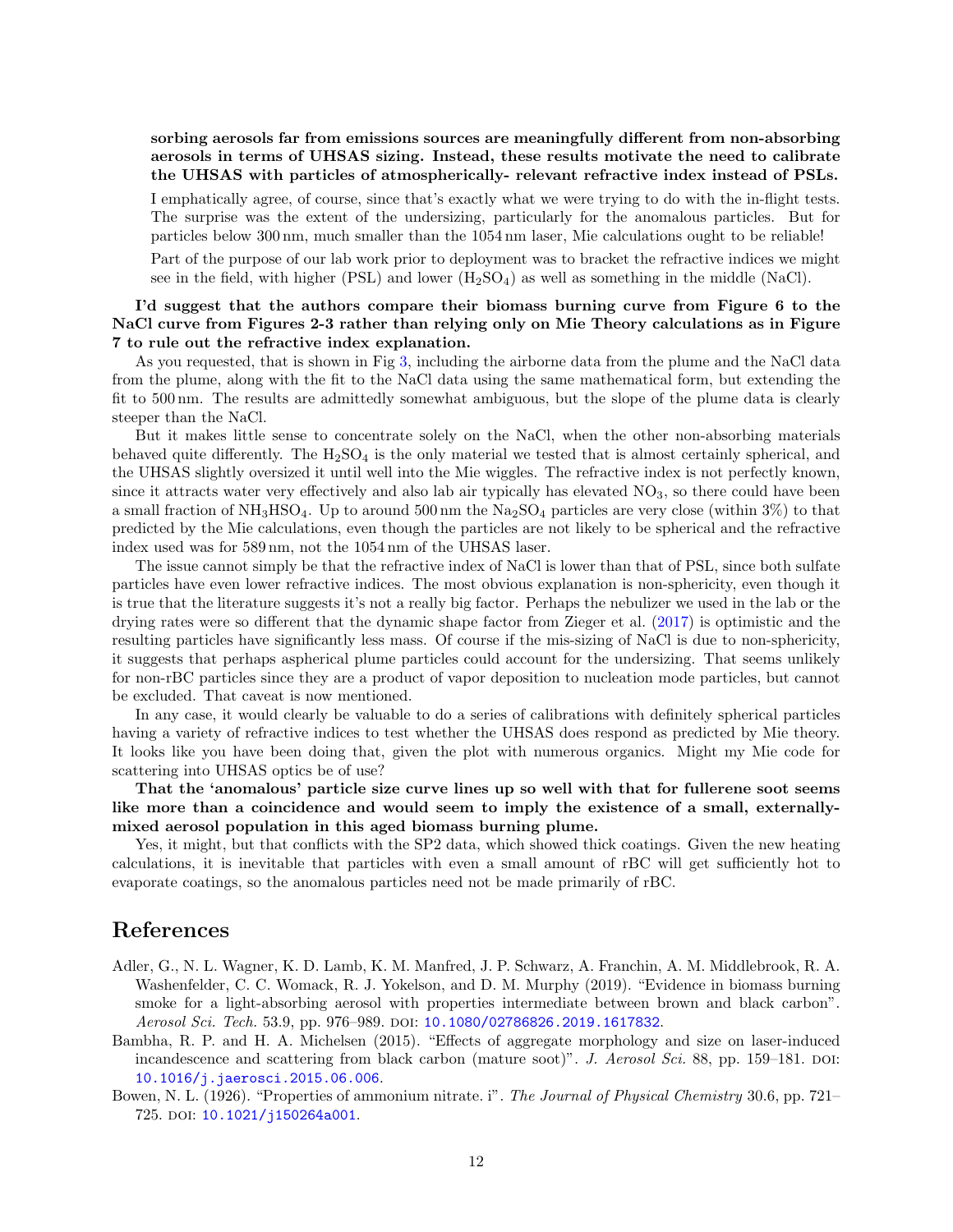

<span id="page-12-0"></span>Figure 3: UHSAS sizing of NaCl in the lab tests and of plume particles in flight. The solid blue curve is a fit of the same form as used for the smoke plume particles. The dashed blue line is the Mie calculation for spherical particles with the refractive index of NaCl after correcting for the DMA mis-sizing due to non-sphericity (Zieger et al., [2017\)](#page-13-14).